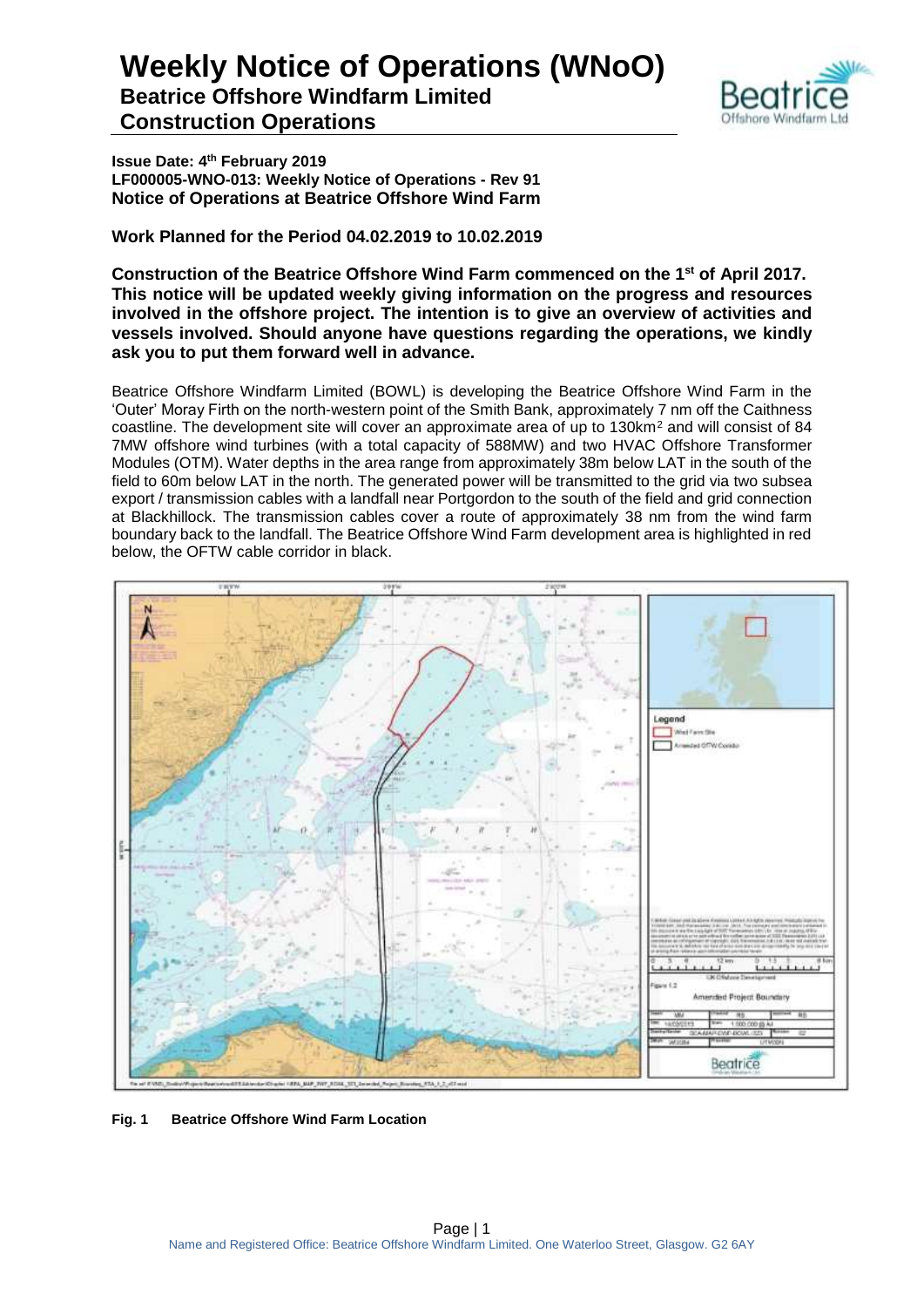

#### **Issue Date: 4th February 2019 LF000005-WNO-013: Weekly Notice of Operations - Rev 91**

**1. Contact Details for Marine Coordination**

The following contact can provide more information if required. Please note that specific queries can also be addressed to the relevant vessel or shore based representative.

| <b>Telephone Number</b>             | +44 (0) 3302 020329                          |
|-------------------------------------|----------------------------------------------|
| <b>Emergency Contact (24/7)</b>     | +44 (0) 7342 028207                          |
| <b>Email for Marine Coordinator</b> | mc.bowl@sse.com                              |
| <b>Address</b>                      | Unit 1 Harbour Office Wick Caithness KW1 5HA |

#### **2. Ongoing Operations**

#### **2.1 Offshore Transmission Modules (OTMs) Commissioning Works**

Siemens Transmission and Distribution Ltd (STDL) are carrying out limited commissioning works on OTM1 and OTM2 throughout the winter 2018/19. BOWL electrical commission teams are continuing energisation and switching operations on both OTMs.

The following assets are now under the control of the SSE operational safety rules: EC1, EC2 & EC3. OTM1 &OTM2 and all Strings on site.



**Fig. 2 OTM 1**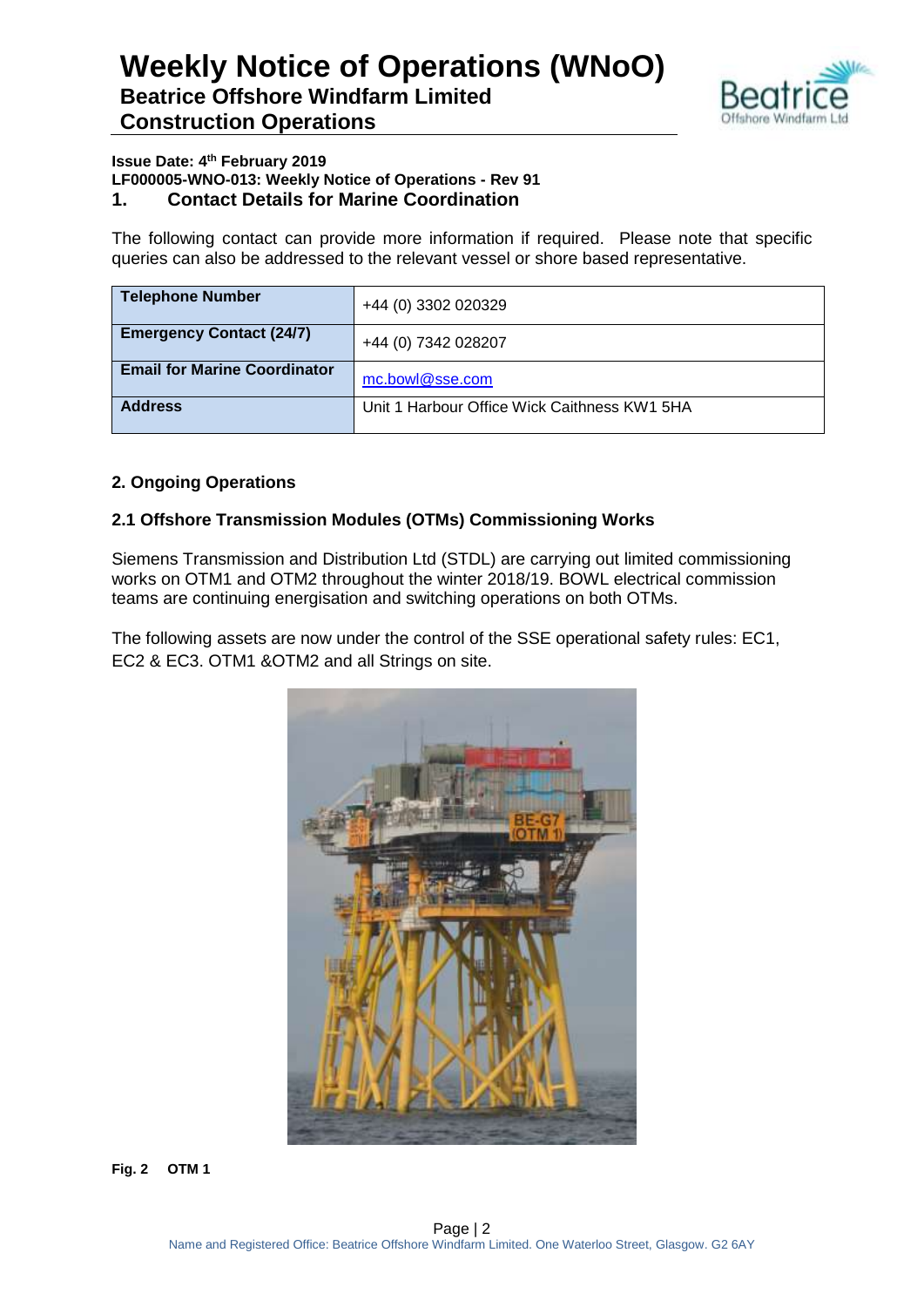

**Issue Date: 4th February 2019 LF000005-WNO-013: Weekly Notice of Operations - Rev 91**



**Fig. 3 OTM 2**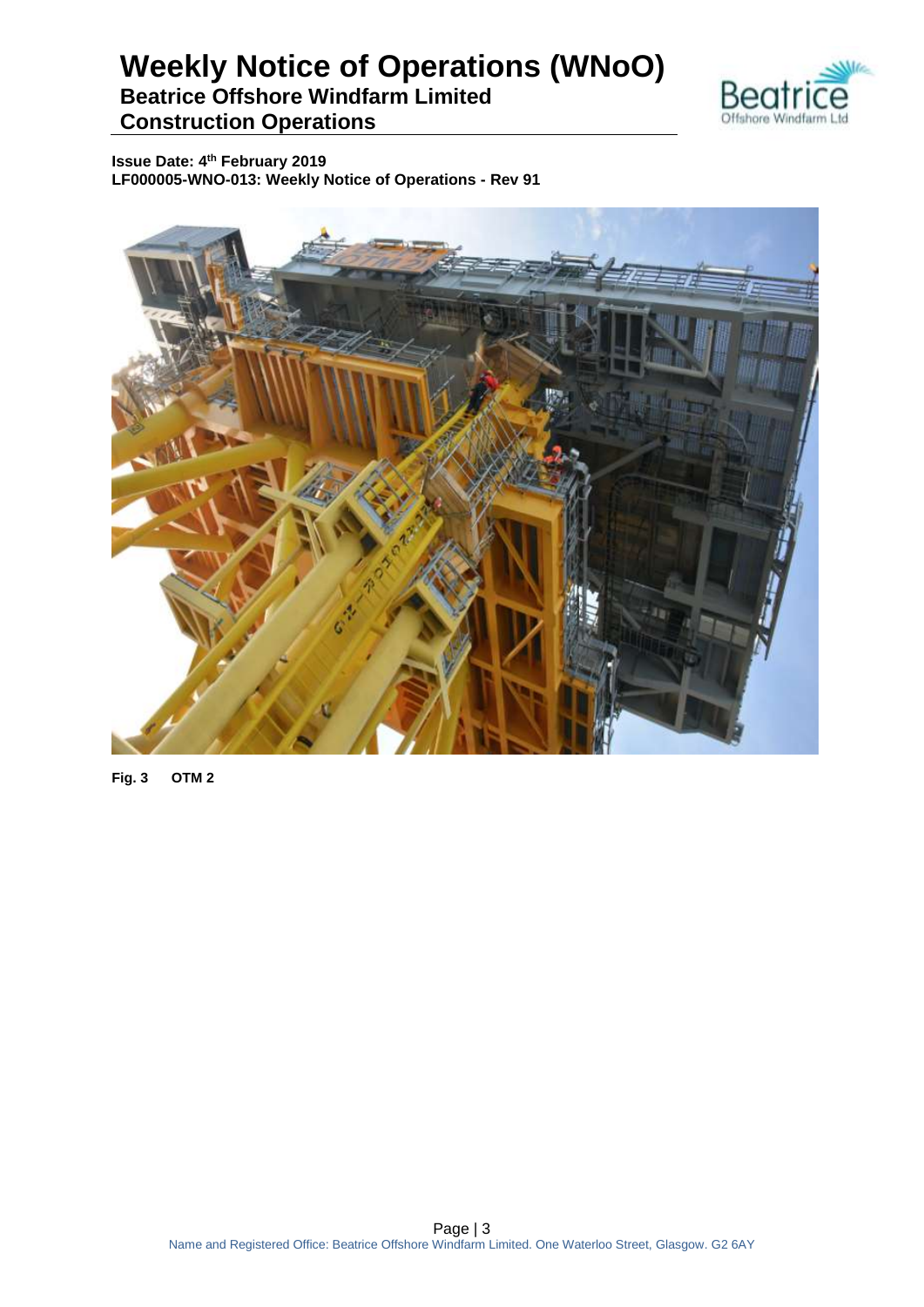

**Issue Date: 4th February 2019 LF000005-WNO-013: Weekly Notice of Operations - Rev 91**

#### **2.2 Offshore Installation of Wind Turbines**

Siemens Gamesa Renewable Energy (SGRE) will supply and install 84 x 7.0 MW wind turbines in the Beatrice Offshore Windfarm (BOWL). Wind turbine installation and commissioning works commenced offshore during July 2018, with completion of the installation expected in the Spring of 2019.



**Fig. 4 Locations of WTG in the BOWL Construction Site**

#### **Table 1. WTG Installation and Commissioning Progress**

**Turbine installation completed at: 58 Locations**

| Turbine commissioning complete at: 52 Locations |  |  |
|-------------------------------------------------|--|--|
|-------------------------------------------------|--|--|

| <b>Location ID</b> | <b>Latitude WGS84</b> | <b>Longitude WGS84</b> | <b>WTG Installed</b> | <b>WTG</b><br><b>Commissioned</b> |
|--------------------|-----------------------|------------------------|----------------------|-----------------------------------|
| BE-A5              | 58° 12.471' N         | 002° 59.996' W         | 30.10.2018           | 12.11.2018                        |
| BE-B <sub>5</sub>  | 58° 12.687' N         | 002° 58.873' W         | 01.11.2018           | 16.11.2018                        |
| BE-B6              | 58° 13.308' N         | 002° 58.664' W         | 26.11.2018           | 07.12.2018                        |
| BE-B7              | 58° 13.929' N         | 002° 58.456' W         | 25.11.2018           | 06.12.2018                        |
| BE-C4              | 58° 12.307' N         | 002° 57.948' W         | 26.09.2018           | 09.10.2018                        |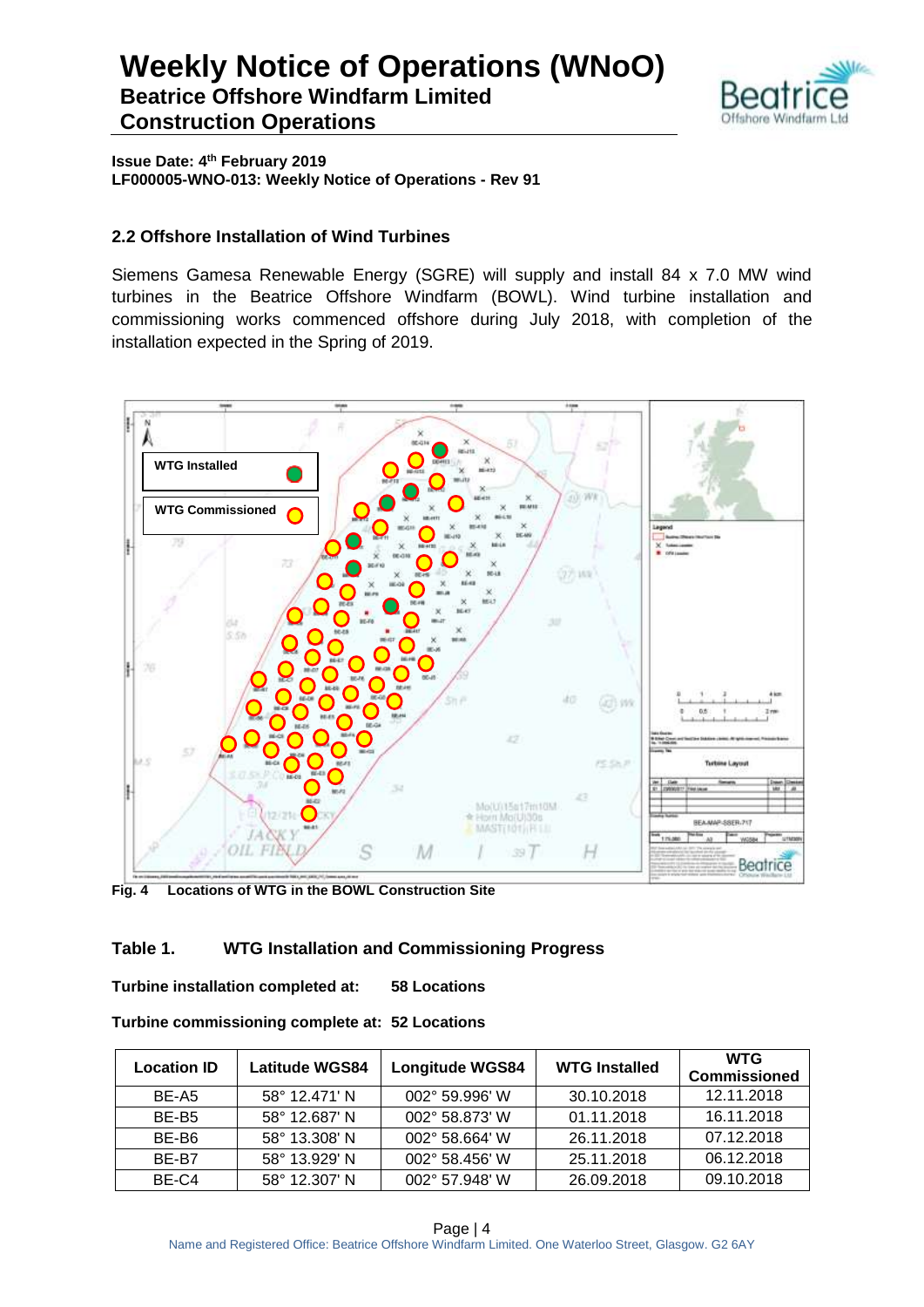

**Issue Date: 4th February 2019**

**LF000005-WNO-013: Weekly Notice of Operations - Rev 91**

| <b>Location ID</b> | <b>Latitude WGS84</b> | Longitude WGS84 | <b>WTG Installed</b> | <b>WTG</b><br><b>Commissioned</b> |  |
|--------------------|-----------------------|-----------------|----------------------|-----------------------------------|--|
|                    |                       | 002° 57.749' W  |                      | 28.10.2018                        |  |
| BE-C5              | 58° 12.902' N         |                 | 03.10.2018           | 05.11.2018                        |  |
| BE-C6              | 58° 13.524' N         | 002° 57.541' W  | 19.10.2018           |                                   |  |
| BE-C7              | 58° 14.144' N         | 002° 57.332' W  | 10.12.2018           | 30.12.2018                        |  |
| BE-C8              | 58° 14.766' N         | 002° 57.124' W  | 21.12.2018           | 07.01.2019                        |  |
| BE-C9              | 58° 15.386' N         | 002° 56.915' W  | 30.12.2019           | 17.01.2019                        |  |
| BE-D <sub>3</sub>  | 58° 11.995' N         | 002° 57.002' W  | 20.08.2018           | 03.09.2018                        |  |
| BE-D4              | 58° 12.497' N         | 002° 56.834' W  | 28.09.2018           | 11.10.2018                        |  |
| BE-D <sub>5</sub>  | 58° 13.117' N         | 002° 56.626' W  | 06.10.2018           | 22.10.2018                        |  |
| BE-D6              | 58° 13.739' N         | 002° 56.417' W  | 18.10.2018           | 16.11.2018                        |  |
| BE-D7              | 58° 14.359' N         | 002° 56.209' W  | 15.10.2018           | 28.10.2018                        |  |
| BE-D8              | 58° 14.981' N         | 002° 55.999' W  | 23.12.2018           | 03.01.2019                        |  |
| BE-D9              | 58° 15.602' N         | 002° 55.790' W  | 02.01.2019           | 16.01.2019                        |  |
| <b>BE-D10</b>      | 58° 16.223' N         | 002° 55.582' W  | 15.01.2018           | 28.01.2019                        |  |
| <b>BE-D11</b>      | 58° 16.844' N         | 002° 55.373' W  | 05.01.2019           | 16.01.2018                        |  |
| BE-E1              | 58° 10.900' N         | 002° 56.256' W  | 08.10.2018           | 22.10.2018                        |  |
| BE-E2              | 58° 11.470' N         | 002° 56.128' W  | 02.09.2018           | 15.09.2018                        |  |
| BE-E3              | 58° 12.090' N         | 002° 55.920' W  | 17.11.2018           | 29.11.2018                        |  |
| BE-E4              | 58° 12.712' N         | 002° 55.710' W  | 05.11.2018           | 21.11.2018                        |  |
| BE-E5              | 58° 13.333' N         | 002° 55.502' W  | 08.09.2018           | 19.09.2018                        |  |
| BE-E6              | 58° 13.954' N         | 002° 55.293' W  | 09.09.2018           | 06.10.2018                        |  |
| BE-E7              | 58° 14.575' N         | 002° 55.084' W  | 06.09.2018           | 17.09.2018                        |  |
| BE-E8              | 58° 15.196' N         | 002° 54.875' W  | 14.10.2018           | 29.10.2018                        |  |
| BE-E9              | 58° 15.817' N         | 002° 54.665' W  | 04.01.2019           | 30.01.2019                        |  |
| <b>BE-E10</b>      | 58° 16.438' N         | 002° 54.456' W  | 29.01.2019           |                                   |  |
| <b>BE-E11</b>      | 58° 17.059' N         | 002° 54.247' W  | 02.02.2019           |                                   |  |
| <b>BE-E12</b>      | 58° 17.680' N         | 002° 54.037' W  | 18.01.2018           | 30.01.2019                        |  |
| BE-F2              | 58° 11.685' N         | 002° 55.005' W  | 23.07.2018           | 06.08.2018                        |  |
| BE-F3              | 58° 12.306' N         | 002° 54.796' W  | 01.09.2018           | 12.09.2018                        |  |
| BE-F4              | 58° 12.927' N         | 002° 54.588' W  | 15.09.2018           | 28.09.2018                        |  |
| BE-F5              | 58° 13.548' N         | 002° 54.378' W  | 22.08.2018           | 13.09.2018                        |  |
| BE-F6              | 58° 14.168' N         | 002° 54.169' W  | 23.08.2018           | 09.08.2018                        |  |
|                    |                       |                 |                      |                                   |  |
| BE-F9              | 58° 16.031' N         | 002° 53.540' W  |                      |                                   |  |
| <b>BE-F10</b>      | 58° 16.653' N         | 002° 53.330' W  |                      |                                   |  |
| BE-F11             | 58° 17.274' N         | 002° 53.120' W  | 01.12.2018           | 21.12.2018                        |  |
| <b>BE-F12</b>      | 58° 17.894' N         | 002° 52.911' W  | 20.01.2019           |                                   |  |
| <b>BE-F13</b>      | 58° 18.516' N         | 002° 52.701' W  | 11.11.2018           | 13.12.2018                        |  |
| BE-G3              | 58° 12.544' N         | 002° 53.726' W  | 14.08.2018           | 25.08.2018                        |  |
| BE-G4              | 58° 13.142' N         | 002° 53.464' W  | 12.08.2018           | 24.08.2018                        |  |
| BE-G5              | 58° 13.762' N         | 002° 53.254' W  | 02.08.2018           | 22.08.2018                        |  |
| BE-G6              | 58° 14.384' N         | 002° 53.044' W  | 24.07.2018           | 23.08.2018                        |  |
| BE-G8              | 58° 15.625' N         | 002° 52.625' W  | 24.01.2019           |                                   |  |
| BE-G9              | 58° 16.247' N         | 002° 52.415' W  |                      |                                   |  |
| <b>BE-G10</b>      | 58° 16.867' N         | 002° 52.204' W  |                      |                                   |  |
| <b>BE-G11</b>      | 58° 17.488' N         | 002° 51.994' W  |                      |                                   |  |
| <b>BE-G12</b>      | 58° 18.109' N         | 002° 51.784' W  | 02.02.2019           |                                   |  |
| <b>BE-G13</b>      | 58° 18.730' N         | 002° 51.574' W  | 04.12.2018           | 15.12.2018                        |  |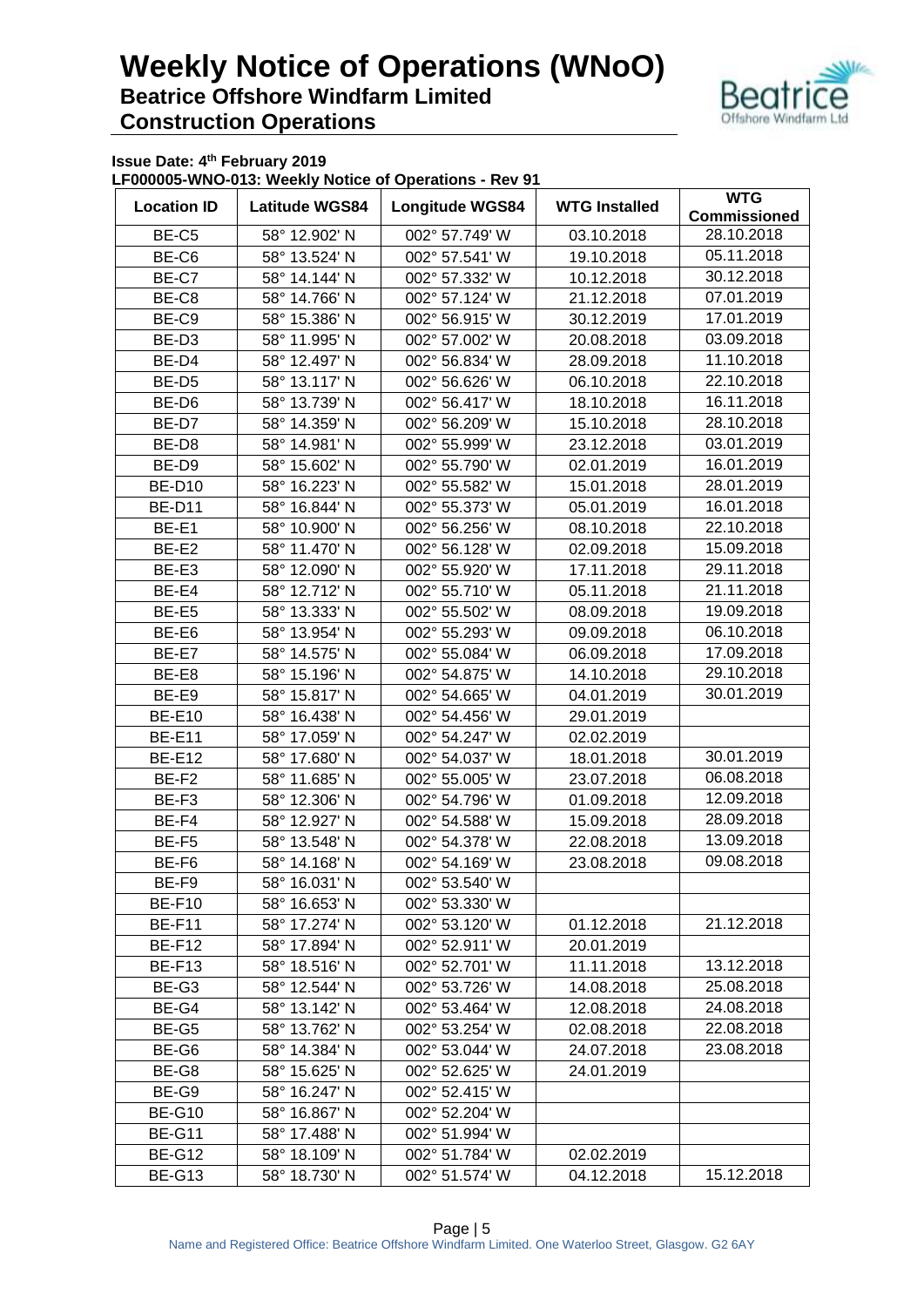

**Issue Date: 4th February 2019**

**LF000005-WNO-013: Weekly Notice of Operations - Rev 91**

| <b>Location ID</b> | <b>Latitude WGS84</b><br><b>Longitude WGS84</b> |                | <b>WTG Installed</b> | <b>WTG</b><br><b>Commissioned</b> |
|--------------------|-------------------------------------------------|----------------|----------------------|-----------------------------------|
| <b>BE-G14</b>      | 58° 19.351' N                                   | 002° 51.362' W |                      |                                   |
| BE-H4              | 58° 13.356' N                                   | 002° 52.339' W | 31.07.2018           | 20.08.2018                        |
| BE-H <sub>5</sub>  | 58° 13.977' N                                   | 002° 52.130' W | 20.07.2018           | 03.08.2018                        |
| BE-H <sub>6</sub>  | 58° 14.598' N                                   | 002° 51.920' W | 19.07.2018           | 01.08.2018                        |
| BE-H7              | 58° 15.219' N                                   | 002° 51.709' W | 24.12.2018           | 06.01.2019                        |
| BE-H8              | 58° 15.840' N                                   | 002° 51.499' W | 16.08.2018           | 24.11.2018                        |
| BE-H9              | 58° 16.461' N                                   | 002° 51.289' W | 17.09.2018           | 24.11.2018                        |
| <b>BE-H10</b>      | 58° 17.082' N                                   | 002° 51.079' W | 02.12.2018           | 15.12.2018                        |
| <b>BE-H11</b>      | 58° 17.703' N                                   | 002° 50.867' W |                      |                                   |
| <b>BE-H12</b>      | 58° 18.324' N                                   | 002° 50.657' W | 23.01.2019           | 03.02.2019                        |
| <b>BE-H13</b>      | 58° 18.944' N                                   | 002° 50.446' W | 03.02.2019           |                                   |
| BE-J5              | 58° 14.192' N                                   | 002° 51.005' W | 14.07.2018           | 10.08.2018                        |
| BE-J6              | 58° 14.812' N                                   | 002° 50.795' W |                      |                                   |
| BE-J7              | 58° 15.433' N                                   | 002° 50.585' W |                      |                                   |
| BE-J8              | 58° 16.055' N                                   | 002° 50.373' W |                      |                                   |
| BE-J9              | 58° 16.675' N                                   | 002° 50.163' W | 06.01.2019           | 19.01.2019                        |
| <b>BE-J10</b>      | 58° 17.296' N                                   | 002° 49.952' W |                      |                                   |
| <b>BE-J11</b>      | 58° 17.917' N                                   | 002° 49.741' W | 26.12.2018           | 14.01.2019                        |
| <b>BE-J12</b>      | 58° 18.538' N                                   | 002° 49.530' W |                      |                                   |
| <b>BE-J13</b>      | 58° 19.159' N                                   | 002° 49.319' W |                      |                                   |
| BE-K6              | 58° 15.027' N                                   | 002° 49.669' W |                      |                                   |
| BE-K7              | 58° 15.648' N                                   | 002° 49.459' W |                      |                                   |
| BE-K8              | 58° 16.269' N                                   | 002° 49.247' W |                      |                                   |
| BE-K9              | 58° 16.890' N                                   | 002° 49.036' W |                      |                                   |
| <b>BE-K10</b>      | 58° 17.510' N                                   | 002° 48.825' W |                      |                                   |
| <b>BE-K11</b>      | 58° 18.131' N                                   | 002° 48.614' W |                      |                                   |
| <b>BE-K12</b>      | 58° 18.752' N                                   | 002° 48.403' W |                      |                                   |
| BE-L7              | 58° 15.862' N                                   | 002° 48.333' W |                      |                                   |
| BE-L8              | 58° 16.482' N                                   | 002° 48.122' W |                      |                                   |
| BE-L9              | 58° 17.104' N                                   | 002° 47.910' W |                      |                                   |
| <b>BE-L10</b>      | 58° 17.724' N                                   | 002° 47.698' W |                      |                                   |
| BE-M9              | 58° 17.317' N                                   | 002° 46.784' W |                      |                                   |
| <b>BE-M10</b>      | 58° 17.938' N                                   | 002° 46.571' W |                      |                                   |

#### **2.2.1 Activity Description**

On behalf of BOWL, Siemens Gamesa Renewable Energy (SGRE) will supply 84 x SWT -7.0- 154, 7MW Wind Turbine Generators to the laydown and assembly yard at Nigg Energy Park, in the Moray Firth.

Following pre-assembly, five sets of WTGs will be loaded onto the Offshore Installation / Jack up vessel Pacific Orca. The vessel will transport the WTGs to the BOWL construction site, installing each of the structures in a pre-programmed installation sequence.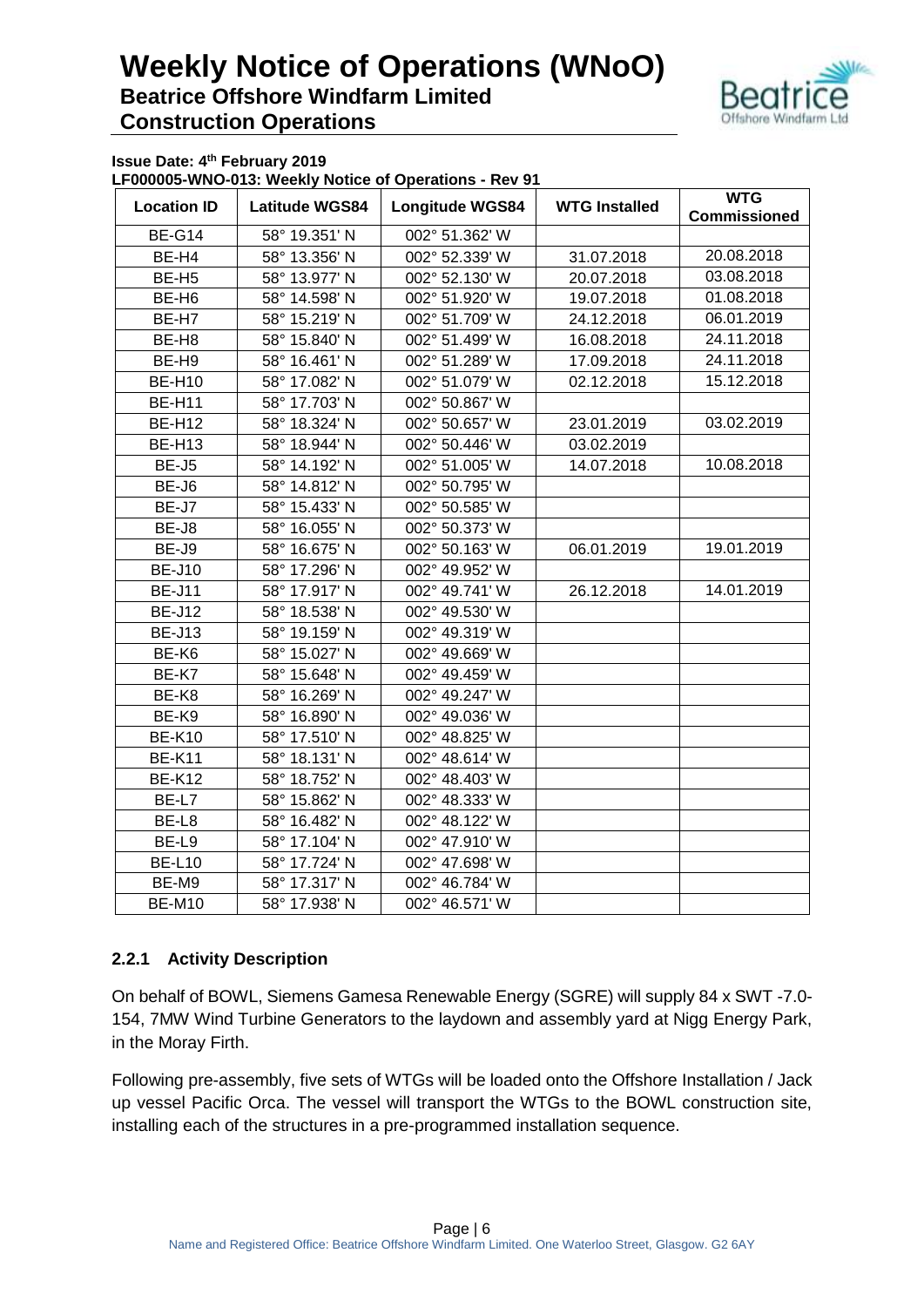

**Issue Date: 4th February 2019 LF000005-WNO-013: Weekly Notice of Operations - Rev 91**

The commissioning works will be carried out using a combination of the Walk to Work (W2W) vessel Island Crown and crew transfer vessels (CTVs), Fob Swath 3 and Seacat Resolute.

SGRE will also install and commission the Supervisory Control and Data Acquisition (SCADA) system for the operation of the WTGs.



**Fig. 5 Siemens SWT-7.0-154 WTG installed at Beatrice OWF**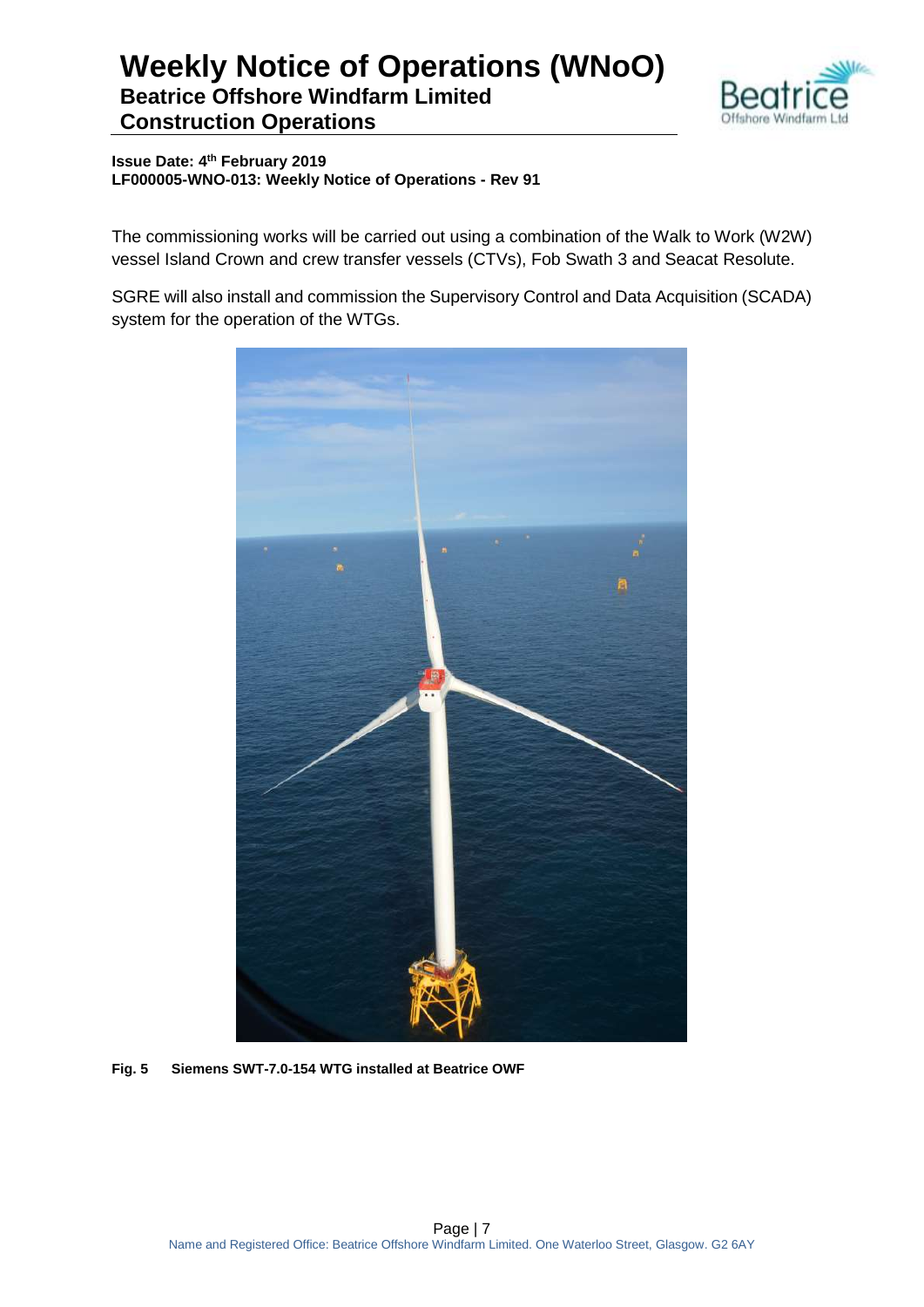

**Issue Date: 4th February 2019 LF000005-WNO-013: Weekly Notice of Operations - Rev 91**

#### **2.2.2 Vessels Involved in Activity**

The Offshore Supply Vessel / Jack-up Pacific Orca will carry out the installation of the 84 WTG. The commissioning works for the WTG will be carried out using the W2W vessel Island Crown and CTVs Seacat Resolute and Fob Swath 3.

| <b>Pacific Orca</b>                                                                                                                                                                                                             |                                                                                                                                                                                               |  |  |  |
|---------------------------------------------------------------------------------------------------------------------------------------------------------------------------------------------------------------------------------|-----------------------------------------------------------------------------------------------------------------------------------------------------------------------------------------------|--|--|--|
| <b>General Description and Dims</b>                                                                                                                                                                                             | Offshore Installation / Jack up Vessel 161m x 49m                                                                                                                                             |  |  |  |
| <b>Call Sign:</b>                                                                                                                                                                                                               | 5BRE3                                                                                                                                                                                         |  |  |  |
| <b>MMSI:</b>                                                                                                                                                                                                                    | 210548000                                                                                                                                                                                     |  |  |  |
| <b>Onshore Representative:</b>                                                                                                                                                                                                  | Gert Christensen, Marine Operation Manager<br>Siemens Gamesa Renewable Energy A/S<br>Fiskergade 1-9, 7100 Vejle, Denmark<br>Mobile: +45 24295577<br>mailto:gert.christensen@siemensgamesa.com |  |  |  |
|                                                                                                                                                                                                                                 |                                                                                                                                                                                               |  |  |  |
|                                                                                                                                                                                                                                 | <b>Island Crown</b>                                                                                                                                                                           |  |  |  |
| <b>General Description and Dimensions:</b>                                                                                                                                                                                      | Accommodation and 'Walk to Work' vessel<br>L:96.8m / B:20m                                                                                                                                    |  |  |  |
| <b>Call Sign:</b>                                                                                                                                                                                                               | LACO <sub>8</sub>                                                                                                                                                                             |  |  |  |
| <b>MMSI:</b>                                                                                                                                                                                                                    | 257245000                                                                                                                                                                                     |  |  |  |
| Gert Christensen, Marine Operation Manager<br>Siemens Gamesa Renewable Energy A/S<br><b>Onshore Representative:</b><br>Fiskergade 1-9, 7100 Vejle, Denmark<br>Mobile: +45 24295577<br>mailto:gert.christensen@siemensgamesa.com |                                                                                                                                                                                               |  |  |  |
| de partie de                                                                                                                                                                                                                    |                                                                                                                                                                                               |  |  |  |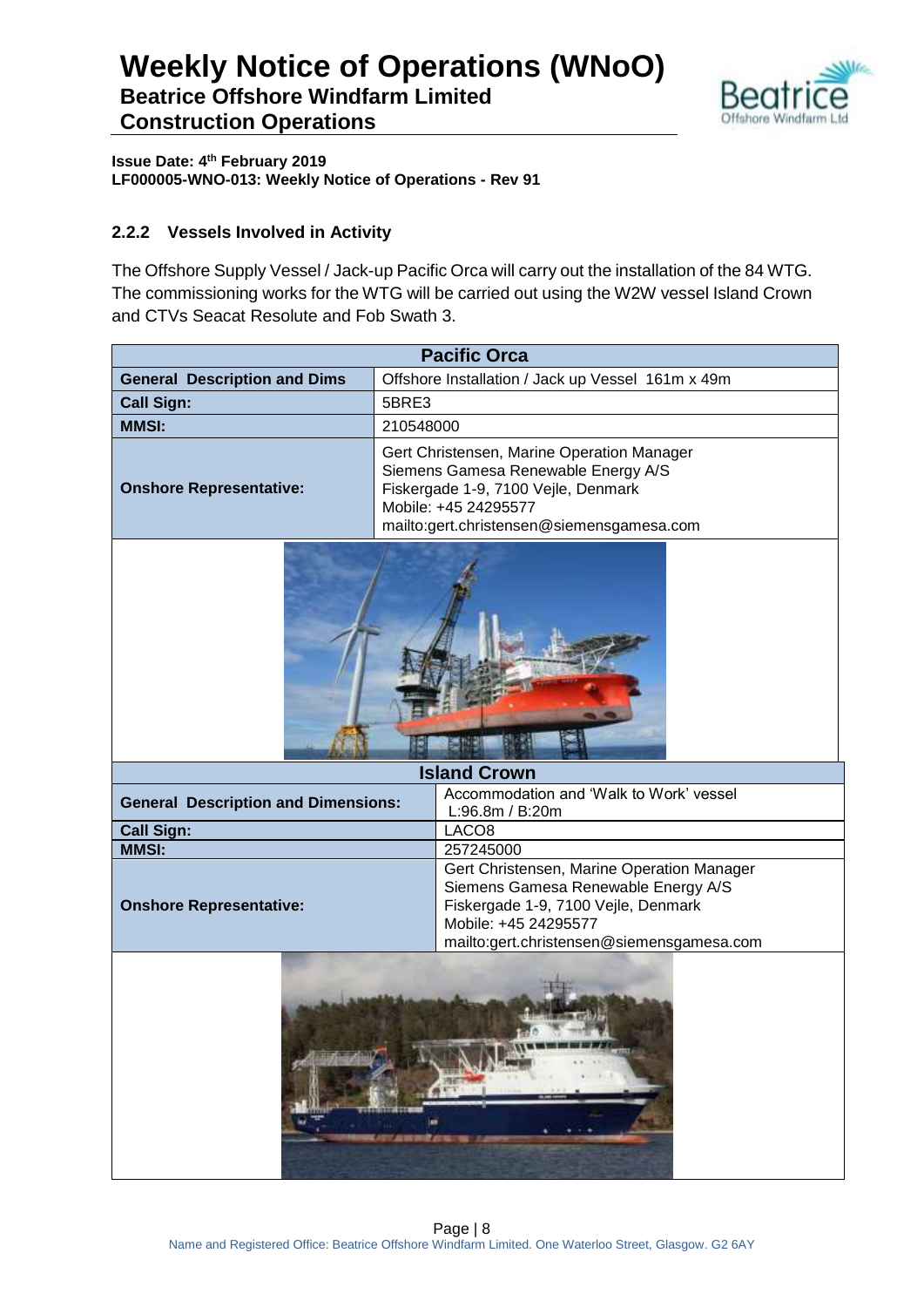

#### **Issue Date: 4th February 2019**

**LF000005-WNO-013: Weekly Notice of Operations - Rev 91**

| <b>Fob Swath 3</b>                         |                                            |  |  |
|--------------------------------------------|--------------------------------------------|--|--|
| <b>General Description and Dimensions:</b> | Crew Transfer Vessel (CTV)                 |  |  |
|                                            | L: 25m / B: 11m                            |  |  |
| <b>Call Sign:</b><br>OUWY <sub>2</sub>     |                                            |  |  |
| <b>MMSI:</b>                               | 219460000                                  |  |  |
|                                            | Gert Christensen, Marine Operation Manager |  |  |
|                                            | Siemens Gamesa Renewable Energy A/S        |  |  |
| <b>Onshore Representative:</b>             | Fiskergade 1-9, 7100 Vejle, Denmark        |  |  |
|                                            | Mobile: +45 24295577                       |  |  |
|                                            | mailto:gert.christensen@siemensgamesa.com  |  |  |



| <b>Seacat Resolute</b>                     |                                            |  |  |  |
|--------------------------------------------|--------------------------------------------|--|--|--|
| <b>General Description and Dimensions:</b> | Crew Transfer Vessel (CTV)                 |  |  |  |
|                                            | L: 25m / B: 11m                            |  |  |  |
| <b>Call Sign:</b>                          | 2FWR9                                      |  |  |  |
| <b>MMSI:</b>                               | 235094873                                  |  |  |  |
|                                            | Gert Christensen, Marine Operation Manager |  |  |  |
|                                            | Siemens Gamesa Renewable Energy A/S        |  |  |  |
| <b>Onshore Representative:</b>             | Fiskergade 1-9, 7100 Vejle, Denmark        |  |  |  |
|                                            | Mobile: +45 24295577                       |  |  |  |
|                                            |                                            |  |  |  |
| mailto:gert.christensen@siemensgamesa.com  |                                            |  |  |  |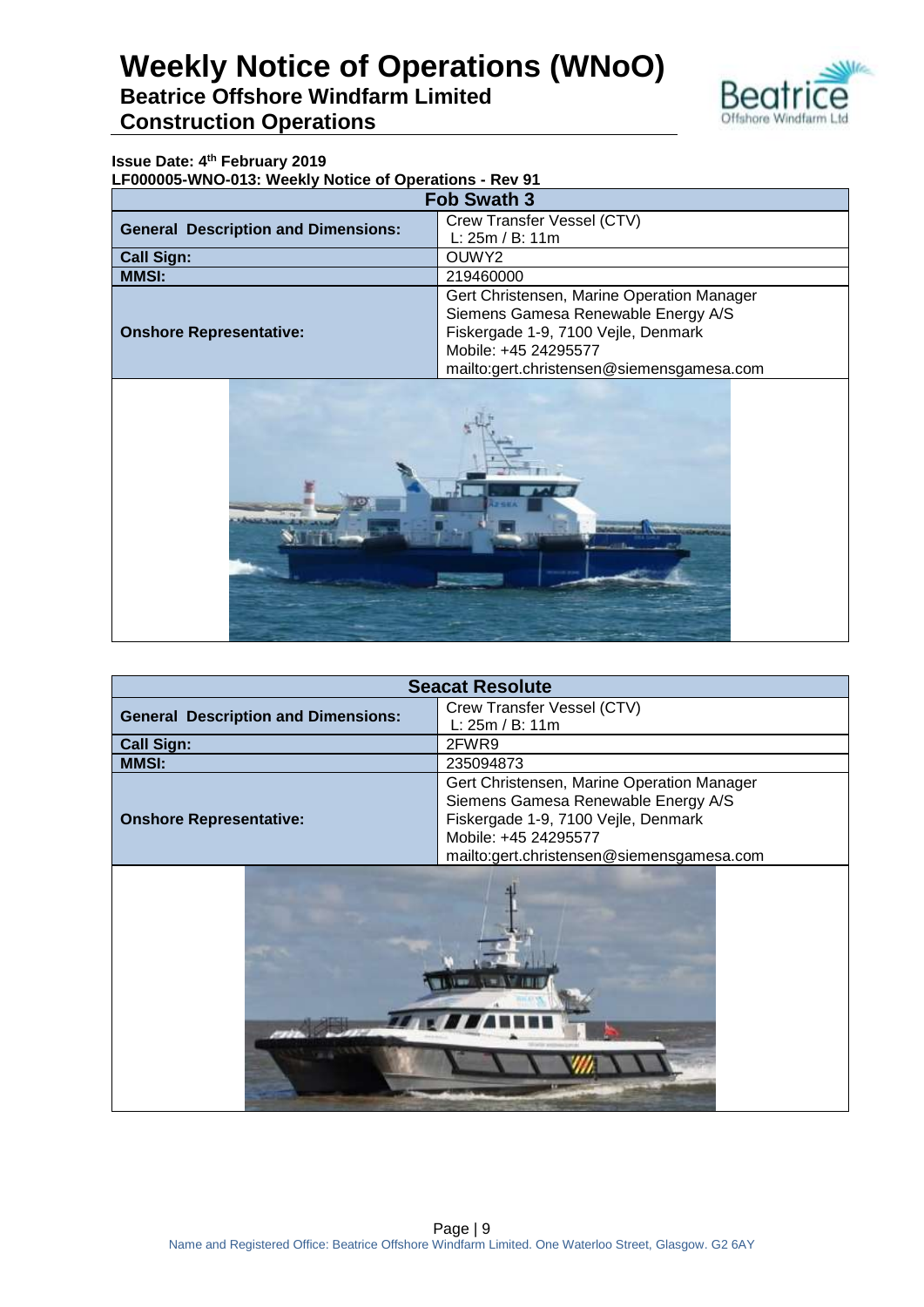

**Issue Date: 4th February 2019 LF000005-WNO-013: Weekly Notice of Operations - Rev 91**

#### **2.3 Operational & Maintenance (O & M)**

The transfer of custody, from project construction to Operations and Maintenance (O & M), of the first six WTG's on the Amber String took place on 7<sup>th</sup> September 2018.

Gold, Blue, Lime, Cyan & Maroon Strings are now also under O & M custody.



#### **Fig. 8 Custody of Assets Chart**

Siemens Gamesa Renewable Energy (SGRE) has taken over operational control of the scheduled maintenance and troubleshooting of the WTGs on the assets now under their custody.

To assist them in this regard they have engaged the CTV's Seacat Mischief, Dalby Ribble and an Airbus Helicopter H145 aircraft operated by the German company WIKING Helicopter Service GmbH.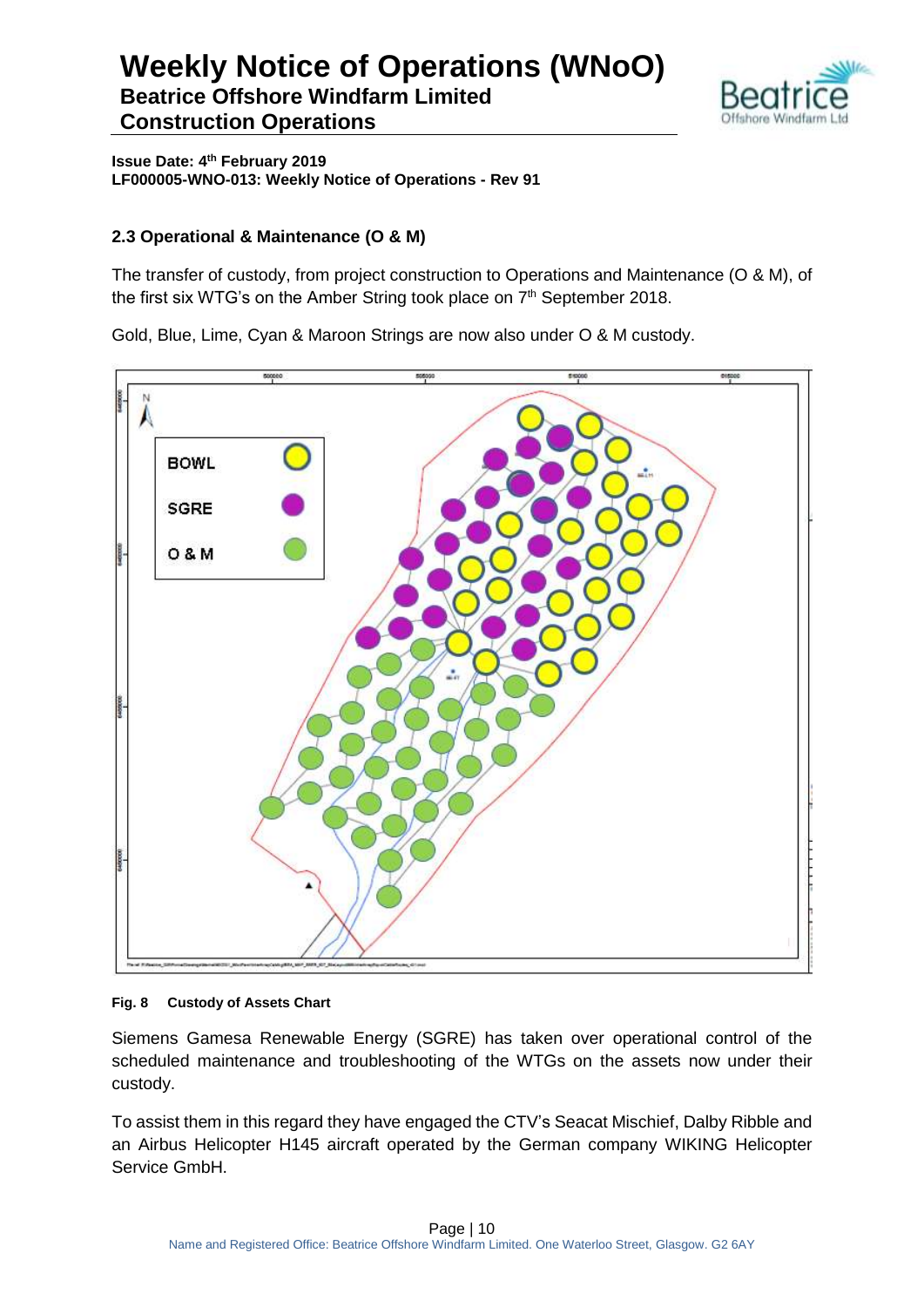

**Issue Date: 4th February 2019 LF000005-WNO-013: Weekly Notice of Operations - Rev 91**

The helicopter is based in a temporary hanger at Wick airport and will be used to transport suitably qualified SGRE technicians to work on the turbines when conditions to transfer by CTV are exceeded, but flying conditions are within limits. The technicians will be transferred to and from the nacelle by heli-hoist.

#### **2.3.1 Vessel & Aircraft Engaged in Activity**

| <b>Seacat Mischief</b>                     |                                                         |  |  |  |
|--------------------------------------------|---------------------------------------------------------|--|--|--|
| <b>General Description and Dimensions:</b> | Crew Transfer Vessel (CTV)                              |  |  |  |
|                                            | L: 24m / B: 8m                                          |  |  |  |
| <b>Call Sign:</b>                          | 2IXU5                                                   |  |  |  |
| <b>MMSI:</b>                               | 235113651                                               |  |  |  |
|                                            | <b>Martin Baker</b>                                     |  |  |  |
|                                            | <b>Offshore Service Manager</b>                         |  |  |  |
| <b>Onshore Representative:</b>             | Beatrice Offshore Windfarm Ltd                          |  |  |  |
|                                            | +44 7921 836268                                         |  |  |  |
|                                            | Martin.baker@siemensgamesa.com                          |  |  |  |
|                                            |                                                         |  |  |  |
|                                            | <b>Wiking Helicopter H145</b>                           |  |  |  |
|                                            | Airbus H145. Twin-engine, multi-purpose helicopter. LOA |  |  |  |
| <b>General Description and Dimensions:</b> | 13.63 x 3.29 x 4.00m                                    |  |  |  |
|                                            | Rotor diameter 11.0m                                    |  |  |  |
| <b>Call Sign:</b>                          | WHS2AF "Wiking Alpha Foxtrot"                           |  |  |  |
|                                            | Martin Baker                                            |  |  |  |
|                                            | <b>Offshore Service Manager</b>                         |  |  |  |
| <b>Onshore Representative:</b>             | Beatrice Offshore Windfarm Ltd                          |  |  |  |
|                                            | +44 7921 836268                                         |  |  |  |
|                                            | Martin.baker@siemensgamesa.com                          |  |  |  |
|                                            |                                                         |  |  |  |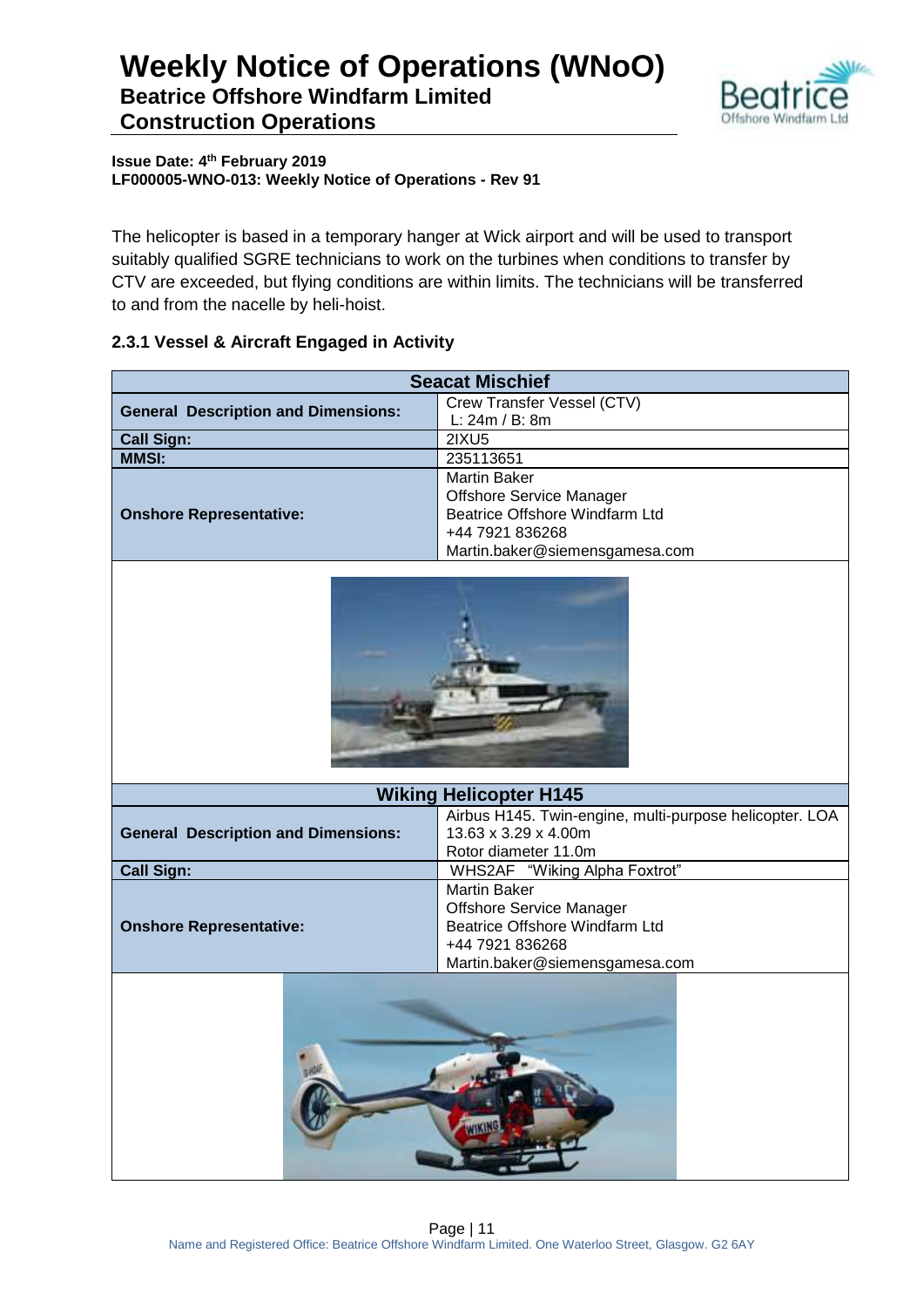

**Issue Date: 4th February 2019 LF000005-WNO-013: Weekly Notice of Operations - Rev 91**

| <b>Dalby Ribble</b>                        |                                                                                                                                               |  |  |
|--------------------------------------------|-----------------------------------------------------------------------------------------------------------------------------------------------|--|--|
| <b>General Description and Dimensions:</b> | Crew Transfer Vessel (CTV)<br>L: 26m / B: 10m                                                                                                 |  |  |
| <b>Call Sign:</b>                          | 2IVX5                                                                                                                                         |  |  |
| <b>MMSI:</b>                               | 235113236                                                                                                                                     |  |  |
| <b>Onshore Representative:</b>             | <b>Martin Baker</b><br><b>Offshore Service Manager</b><br>Beatrice Offshore Windfarm Ltd<br>+44 7921 836268<br>Martin.baker@siemensgamesa.com |  |  |



#### **2.4 Scientific Equipment**

The following table shows the locations of the University of Aberdeen's scientific moorings, which are located within the construction site.

| <b>Name</b> | As laid coordinates<br>(WGS84 datum)     |  | Characteristics              |
|-------------|------------------------------------------|--|------------------------------|
| 160         | 002° 49.931'W<br>58° 17.648'N            |  | Subsurface with transponder  |
| 161         | 58° 13.000' N<br>002° 56.011' W          |  | Subsurface with transponder. |
| 162         | 58° 18.176' N<br>$002^{\circ}$ 54.124' W |  | Subsurface with transponder. |
| 164         | 58° 12.817' N<br>002° 51.694' W          |  | Subsurface with transponder  |

The moorings support sound recording equipment and acoustic loggers that record echolocation clicks of dolphins and porpoises (see images as the foot of this notice) Subsurface moorings fitted with acoustic releases extend no more than three metres vertically from the seabed. Subsurface moorings without acoustic releases extend no more than two metres vertically from the seabed.

A Notice to Mariners will be issued when the moorings are permanently discontinued.

For information and enquiries please contact:

Tim Candido- Barton, Lighthouse Field Station, University of Aberdeen, George Street, Cromarty,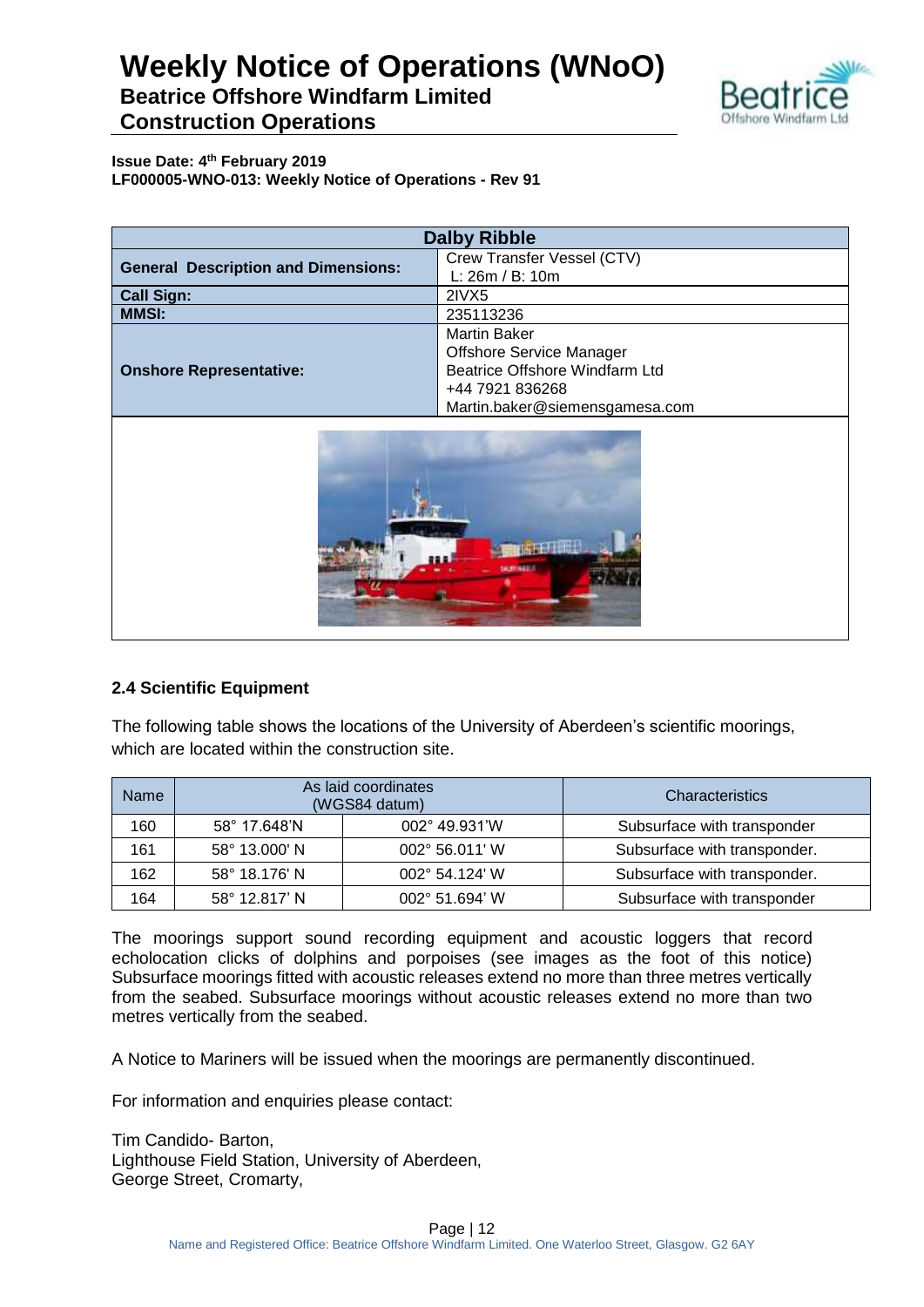

**Issue Date: 4th February 2019 LF000005-WNO-013: Weekly Notice of Operations - Rev 91** Ross-shire, IV11 8YL. Tel: +44 (0)1381 600548. [t.r.barton@abdn.ac.uk](mailto:t.r.barton@abdn.ac.uk)



Acoustic logger  $(600 \times 95 \text{mm})$ 

Sound Recorder  $(900 \times 170$ mm)

#### **Fig. 9 Examples of equipment that the above moorings support**



#### **Fig. 10 Scientific equipment locations (remaining locations in red)**

#### **3. General Safety Advice**

All vessels engaged in the activity will exhibit appropriate lights and shapes prescribed by the International Regulations for Preventing Collisions at Sea; relative to their operations. All vessels engaged in the activity will also transmit an Automatic Identification System (AIS) message.



Sound recorder  $(200 \times 60$ mm $)$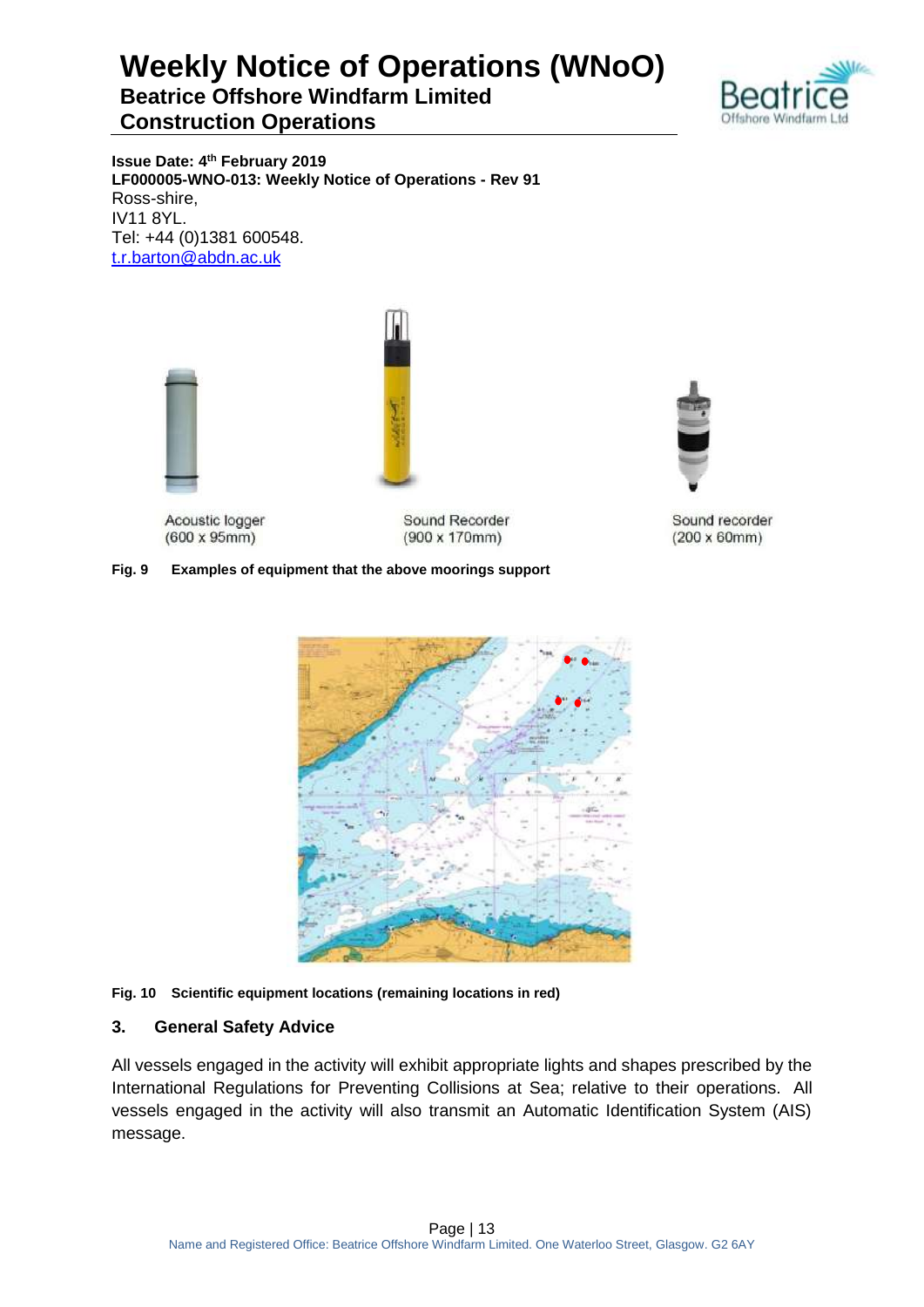

#### **Issue Date: 4th February 2019**

#### **LF000005-WNO-013: Weekly Notice of Operations - Rev 91**

The Secretary of State has authorised the use of the following safety zones as per Notice to Mariners LF000005-NTM-004.

- 1. 500 metres radius around each wind turbine, offshore transformer module and / or their substructures and foundations comprising the Beatrice Offshore Wind Farm whilst work is being performed as indicated by the presence of construction vessels.
- 2. 50 metres radius around each wind turbine, offshore transformer module and / or their substructure and foundations installed but waiting to be commissioned as part of the Beatrice Offshore Wind Farm.

ALL VESSELS ARE REQUESTED to give all construction and support vessels a wide berth.

MARINERS ARE REMINDED to navigate with caution and keep continued watch on VHF Ch. 70 / 16 when navigating the area.

The Chart shown on page 19 below, shows the indicative transit routes and site entry gates for vessels entering the construction site from either the port of Wick (North) and Cromarty / Nigg (South) to avoid the highest density areas of static fishing gear.

#### **4. Safety Zone Monitoring**

Dedicated guard vessels have been utilised during all key construction activities on site, however now that the most vulnerable operations are complete, the guard duties covering the monitoring of Safety Zones, have been re-assigned to the Marine Coordination Centre (MCC) and other on-site vessels. The following conditions apply to ensure continuous monitoring during the remaining construction phase:

- Marine coordination undertaken in Wick from the established MCC, including 24-hour site monitoring via AIS and radar (both OTMs are fitted with AIS, X-band RADAR and marine VHF radios, including Digital Selective Calling (DSC));
- 500m safety zones around any structure where active construction work is ongoing (as denoted by the presence of a construction vessel);
- 50m safety zones around any finished structure up until the point of commissioning;
- All jackets have appropriate temporary or permanent lighting in operation;
- All jackets (both pre-and post-turbine installation) are marked with yellow paint as required;
- The agreed cardinal marks and special marks remain in place and will continue to be in place until the NLB are satisfied that final operational lighting and marking has been commissioned;
- The cardinal marks are broadcasting via AIS;
- Continued compliance with the BOWL Navigational Safety Plan
- The wind farm is marked on the appropriately scaled Admiralty Chart;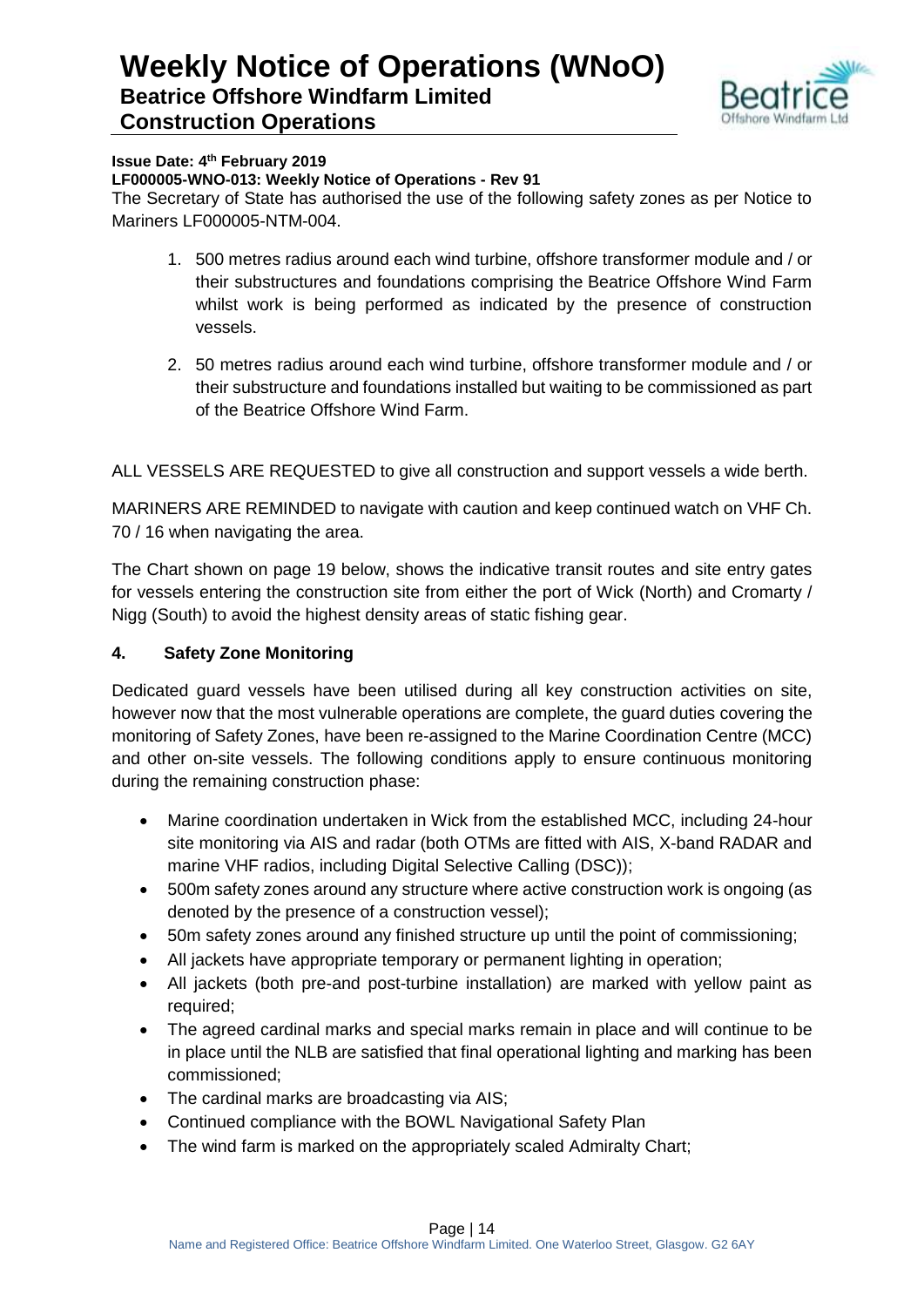

#### **Issue Date: 4th February 2019**

#### **LF000005-WNO-013: Weekly Notice of Operations - Rev 91**

 Weekly notices of operations and notices to mariners will continue to be issued, and notices will be submitted via Kingfisher bulletins where appropriate.

#### **5. Fisheries Liaison**

Fisheries liaison associated with the activity will be co-ordinated by Brown and May Marine. For any commercial fishery queries please contact:

Jen Miller Tel + 44 (0)1379 872144 Mobile +44 (0)7519 106002 [jen.miller@brownmay.com](mailto:jen.miller@brownmay.com)

All vessels are to be aware that there has been increased fishing activity close to the BOWL site and vessels may encounter static fishing gear whilst transiting to and from the site. Vessels sheltering to the South and West of the site should pay particular attention and keep a sharp lookout for such static fishing gear. Vessels are reminded that there are recommended transit routes to site, which should help avoid the areas of known fishing activity. (See chart Page 19)

#### **6. Distribution List**

The distribution of this notice is as per email recipient's header. A central list of recipients is maintained by the Marine Coordinator. If you are not the appropriate recipient of these notices or do not wish to receive the notices in the future, please contact us at the address included in Section 1 of this notice.

#### **7. Website**

The official website of Beatrice Offshore Windfarm Limited can be found at:

#### **[https://www.beatricewind.com](https://www.beatricewind.com/)**

This contains all Notices to Mariners (NtM) published by BOWL and all Weekly Notices of Operations, together with a large amount of general information about the Project.

There is also a Twitter feed at [https://twitter.com/beatricewind.](https://twitter.com/beatricewind)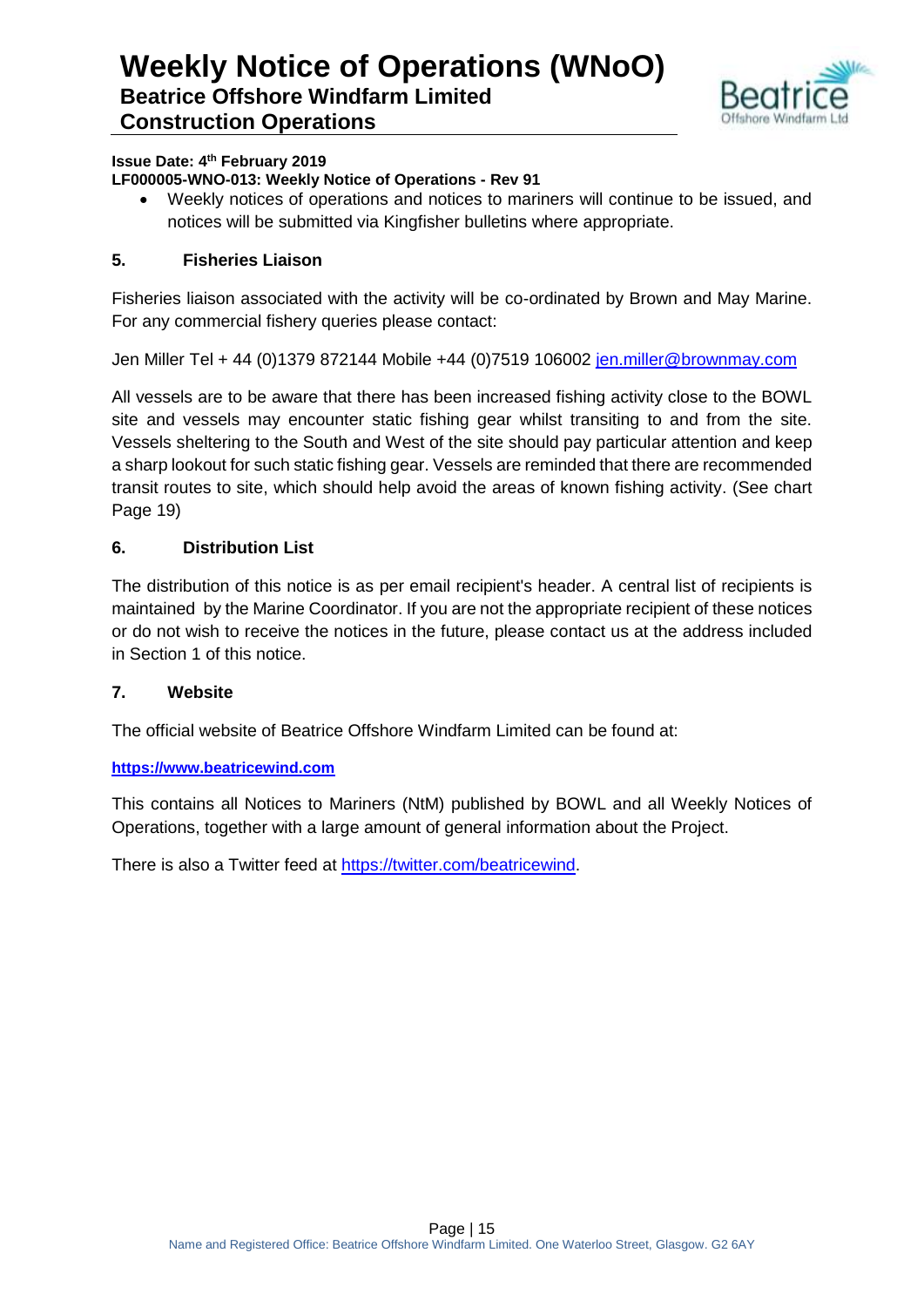# **Weekly Notice of Operations (WNoO)**

### **Beatrice Offshore Windfarm Limited Construction Operations**



**Issue Date: 4th February 2019 LF000005-WNO-013: Weekly Notice of Operations - Rev 91**



Page | 16 Name and Registered Office: Beatrice Offshore Windfarm Limited. One Waterloo Street, Glasgow. G2 6AY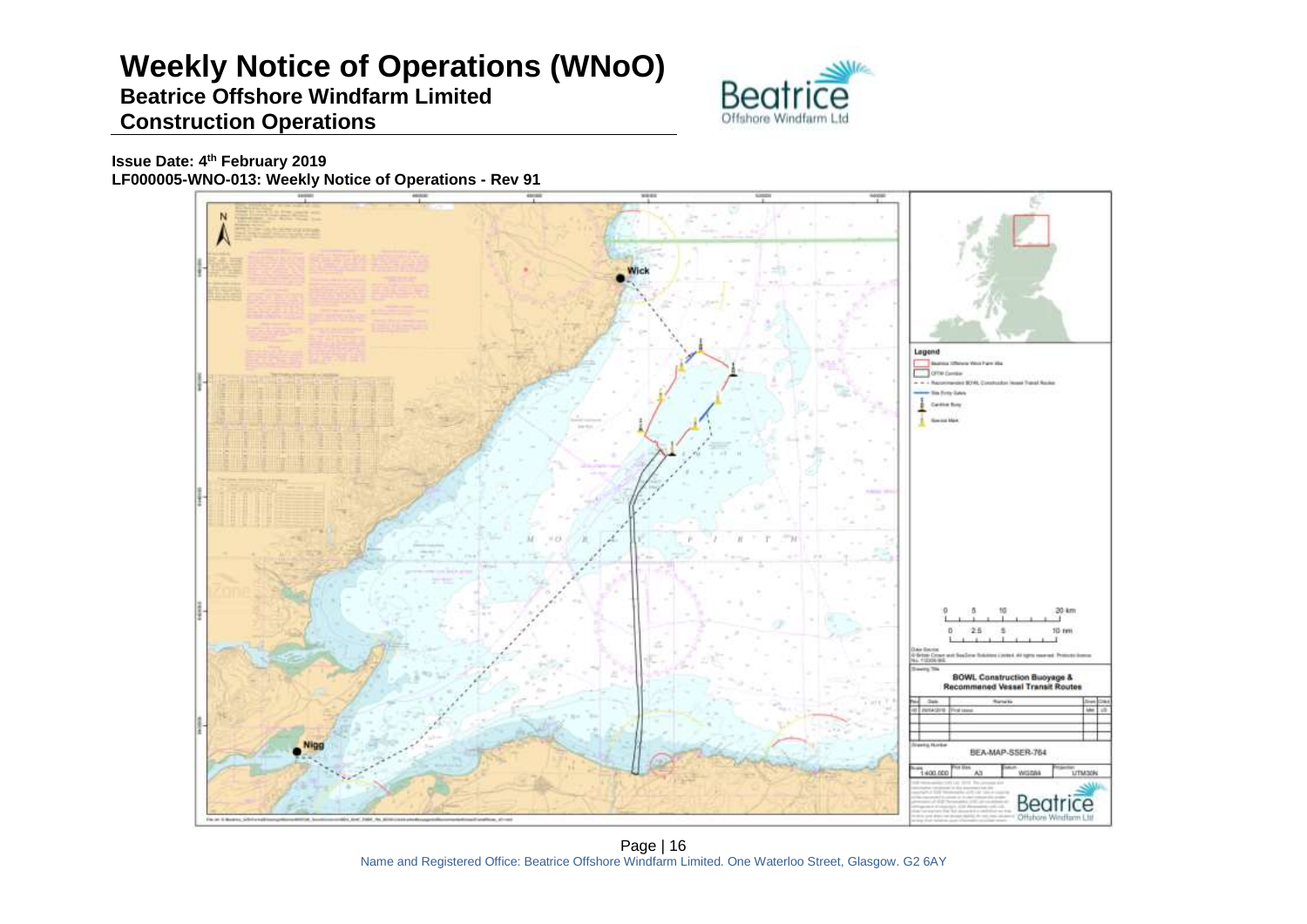# **Weekly Notice of Operations (WNoO)**

**Beatrice Offshore Windfarm Limited**



### **Construction Operations**

#### **Issue Date: 4th February 2019 LF000005-WNO-013: Weekly Notice of Operations - Rev 91**

| No Rof               | <b>Vessel Picture</b> | Vessel Name / Flag.    | Type / Function                  | Operator                                               | Contact / contact details                                                                                                                                                                                 | Call sign (MMSI)<br><b>IMO</b> | LOA (m) Beam (m)<br>Draft (m) | Date on Site | <b>Marine Licence</b><br>applicable |
|----------------------|-----------------------|------------------------|----------------------------------|--------------------------------------------------------|-----------------------------------------------------------------------------------------------------------------------------------------------------------------------------------------------------------|--------------------------------|-------------------------------|--------------|-------------------------------------|
| 1                    |                       | <b>Island Crown</b>    | Walk to work WTG<br>commisioning | Stälhaugen 12, 6065 Ulsteinvik,<br>Norway +47 70400000 | <b>Gert Christensen</b><br><b>Marine Operations Manager</b><br>Siemens Gamese Renewable Energy<br>Fiskergade 1-9 7100 Vejle<br>DENMARK<br>gert.christensen@siemensgamesa.com<br>$+ 4524295577$            | LACO8 / 257245000              | $96 \times 20$ m              | 15.07.2018   |                                     |
| 2                    |                       | Seacat Intrepid        | Crew Transfer Vessel / CTV       | <b>Seacat Services Ltd</b>                             | Andrew Link<br>Operations Manager, Seacat Services<br>l fri<br>2 Mariners Way, Cowes, Isle of Wight<br>+44 (0) 1983 475315<br>operations@seacatservices.co.uk                                             | 2HWU6 / 235107284              | $27 \times 10 \times 1.5m$    | 25.09.2017   | OWE & OITW                          |
| 31                   |                       | Dalby Ribble           | Crew Transfer Vessel / CTV       | <b>Seacat Services Ltd</b>                             | Andrew Link<br><b>Operations Manager, Seacat Services</b><br>l tri<br>2 Mariners Way, Cowes, Isle of Wight<br>+44 (0) 1983 475315<br>operations@seacatservices.co.uk                                      | 2IVX5 / 235113236              | 25.75 x 10.06m                | 01.07.2018   | OWE / OFTW                          |
| $\ddot{\phantom{a}}$ | <b>TAILER</b><br>.    | <b>Seacat Resolute</b> | Crew Transfer Vessel / CTV       | Seacat Services Ltd                                    | Gert Christensen<br><b>Marine Operations Manager</b><br>Siemens Gamesa Renewable Energy<br>Fiskergade 1-9 7100 Veile<br><b>DENMARK</b><br>gert.christensen@siemensgamesa.com<br>+ 45 242 95577            | 2FWF0 / 235094873              | neben<br>$24 \times 7m$       | 38, 86, 2018 | OWF                                 |
| 5.                   |                       | Pacific Orca           | <b>Offshore Supply Ship</b>      | Siemens Gamesa Renewable<br>Energy (SGRE)              | <b>Gert Christensen</b><br><b>Marine Operations Manager</b><br>Siemens Gamesa Renewable Energy<br>Fiskergade 1-9 7100 Vejle<br><b>DENMARK</b><br>gert.christensen@siemensgamesa.com<br>$+ 46, 242, 95577$ | 5BRE3 / 210548000              | 161.3 x 49.02m                | 10.07.2018   | OWF                                 |